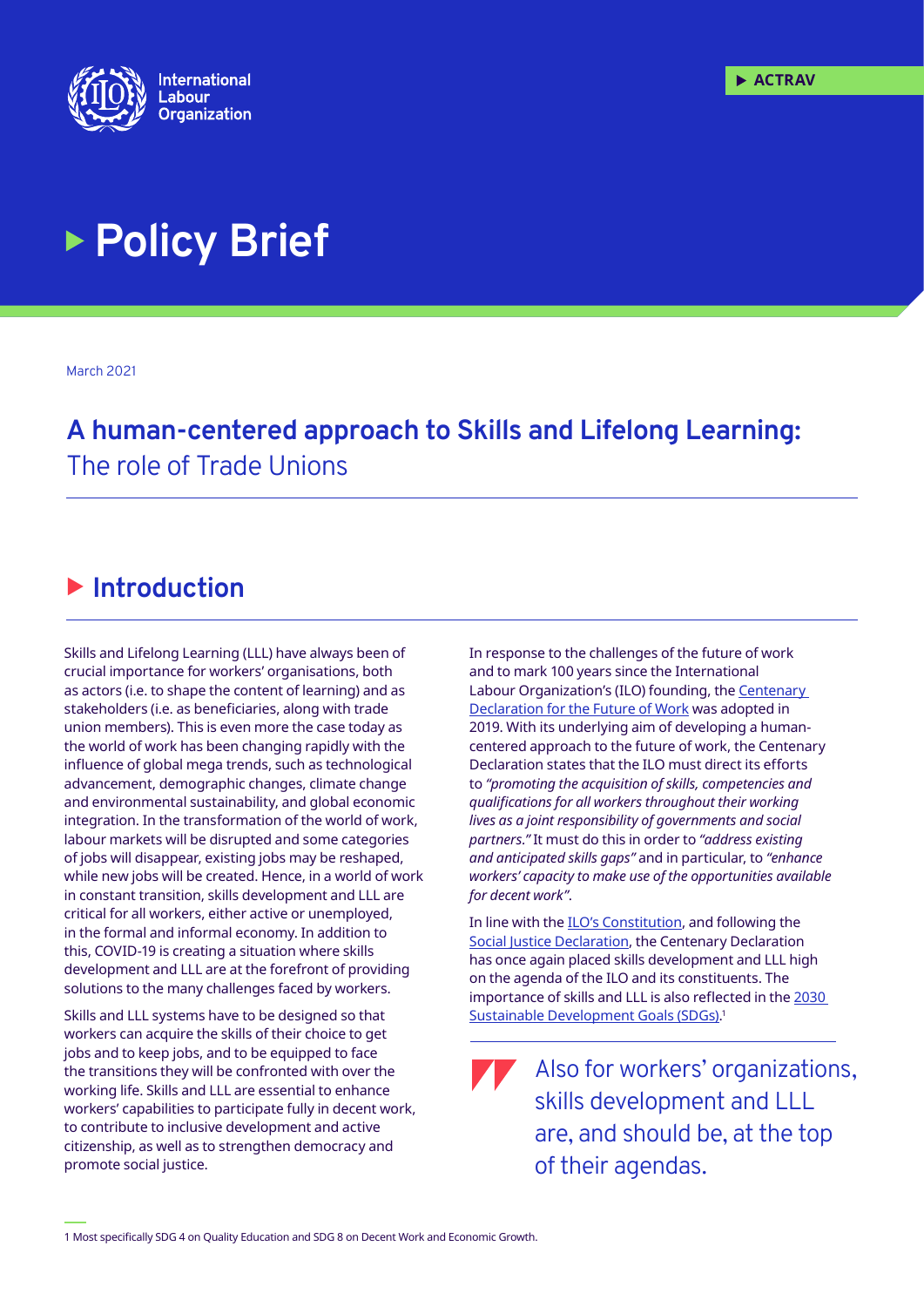## ▶ What do International labour Standards say **about skills and LLL?**

 $\overline{\phantom{0}}$ 

Skills and LLL have been a priority for the ILO since its very inception. In fact, the 1919 ILO Constitution mentions "*the organization of vocational and technical education and other measures"* as one of the topics needing urgent action. Following this call for action, nine International Labour Standards (ILS) have been adopted in this field over the years, the first one as early as 1939. This in itself confirms the importance of the topic for constituents.

 $\blacktriangleright$  The Paid Educational Leave Convention, 1974 (No. 140), the Human Resources Development Convention (C142) and the Human Resources Development Recommendation (C195) are now the **up-dated ILS** in this area.

C142 establishes the obligation to adopt and develop comprehensive and co-ordinated policies and programmes of vocational guidance and training that need to, amongst others, improve the ability of the individual to *influence, individually or collectively, the working and social environment*. It insist on the key role of public employment services. It also stresses that these policies and programmes need to encourage and enable people to develop their capabilities for work *in their own best interests and in accordance with their own aspirations*, taking into account the needs of society. It insist on the need for guidance to be all encompassing, including on rights and obligations under labour law. Finally, it has as a strong objective to *eliminate discrimination*.

R195 reaffirms the continued validity of the general principles of C142. Skills in the ILO are not about enterprises or profits only, and not only the business of employers: R195 recognizes, vitally, that *"education, training and lifelong learning contribute significantly to promoting the interests of individuals, enterprises, the economy and society as a whole, especially considering the critical challenge of attaining full employment, poverty eradication, social inclusion and sustained economic growth in the global economy"*.

#### Furthermore, both C142 and R195 recognizes the right to education and to LLL for all.

R195 is a rich instrument. It provides guidance on, for example, the policy, governance and regulatory framework of training; the increased roles and responsibilities of the social partners, the private sector and civil society in policy formulation and implementation; the development of policies and mechanisms for targeting learning and training programmes at particular groups with special needs; the development and recognition of "competencies" and prior learning, which form elements of many countries' emerging frameworks of national qualifications; and the importance of effective systems of labour market information and career guidance.<sup>2</sup> Importantly, R195 identifies numerous areas of **involvement for workers' organisations and for social dialogue.** 

- C142 creates legal obligations for its 68 ratifying States: workers organisations could demand its application or promote its ratification
- $\blacktriangleright$  R195 provides quidelines to all member states: workers organisations could promote it and demand that it is taking into account

Finally, the Employment and Decent Work for Peace and Resilience Recommendation, 2017 (No. 205) that deals with crisis situations stemming from conflicts and disasters (including such disasters as COVID-19) has a section on *"education, vocational training and guidance"*. The guidance provided by this section of R205 concerns both the prevention of crisis and the response to crisis. It includes, for example, the necessity to *"extend and adapt training and retraining programmes to meet the needs of all persons whose employment has been interrupted"*.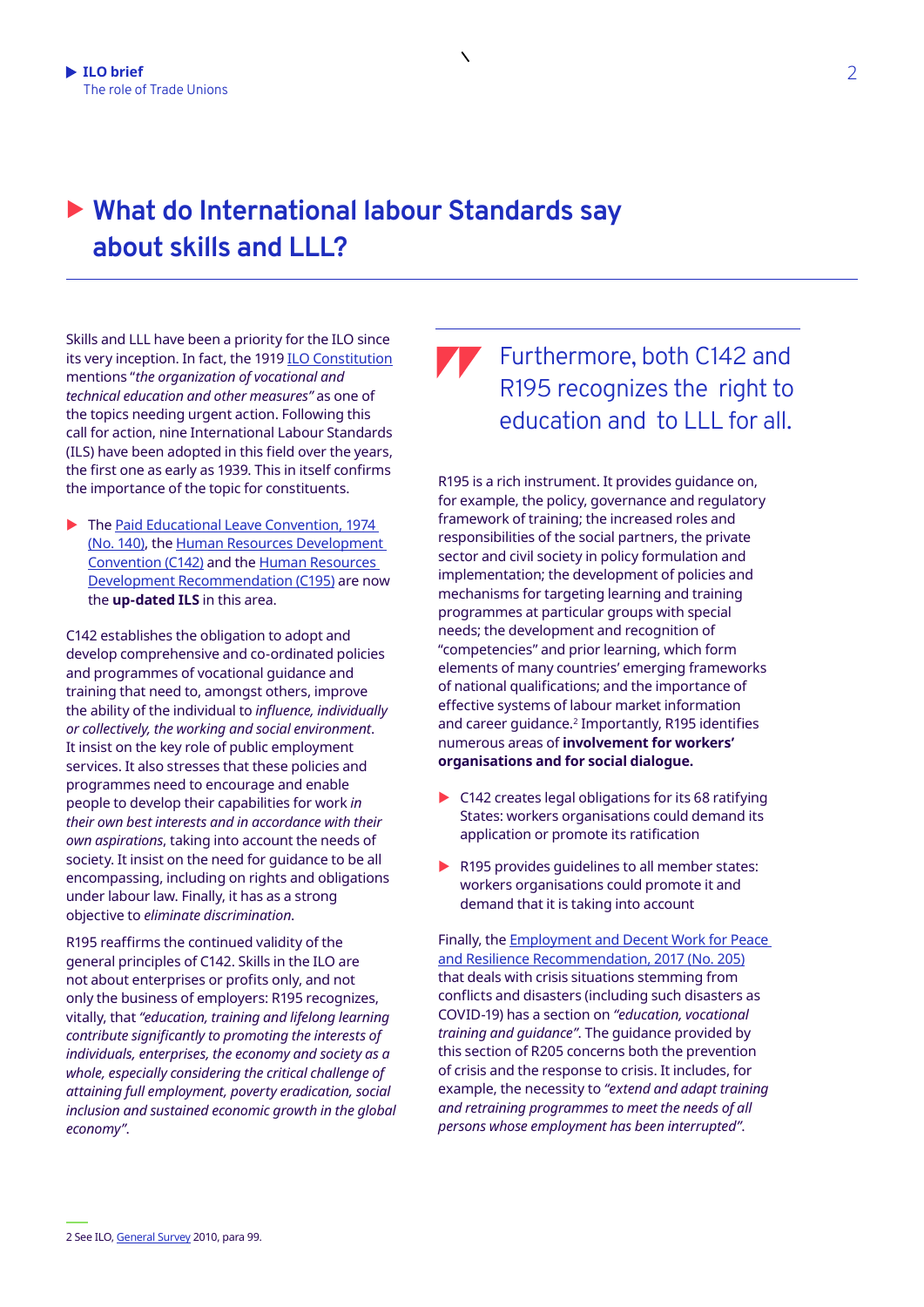### ▶ Why is it important that trade unions are involved **in these discussions?**

It is important for trade unions to have skills development and LLL on their agendas, and even more so when confronted with the many challenges created by the pandemic. In fact, skills development and LLL that are human-centered, based on ILS and the engagement of social partners through social dialogue, are key to build a better normal in the post-COVID world and trade unions need to be part of this endeavour.

The COVID-19 pandemic has presented huge difficulties for the economy and society as a whole, for workers and for workers' organizations. Access to skills development, LLL and quality education for all, have not only been affected by the crisis, it is also central in the response to the crisis.

Trade unions, as key actors in the governance of skills and LLL, have to, and have been, playing an important role in shaping and adapting training systems, and supporting teachers and education personnel, during the Covid-19 pandemic.

Through social dialogue, trade union support has focussed on assuring the continuation and adaptation of education and training during the covid-19 pandemic, including through an increased emphasis on innovation. This has highlighted the many challenges with regard to enhancing access to Information and Communications Technology (ICT) and online learning.

In line with ILS, trade unions have been calling for: the protection of working conditions during the crisis, for adequate training and support for teachers as they transition to distance learning, for adequate occupational safety and health protection, to allow a safe and healthy return to work, or for social dialogue, tripartism and collective bargaining between governments, trade unions and employers to design and implement immediate and post-pandemic responses.<sup>3</sup>

#### **Box 1. Opportunities to enhance trade union involvement**

In most cases, workers' organizations have embraced engagement to one extent or another in skills development, however, commitment may fluctuate or be uneven. For some trade union organizations other issues have a higher priority (e.g. union organizing, collective bargaining, etc.). Some trade unions consider skills development to be the responsibility of employers. An additional challenge is that involvement may be separate from collective bargaining. Whereas some workers' organizations are well supported by centres of expertise, many trade unions do not have easy access to often specialized expertise (e.g. for skills needs forecasting).

**1.**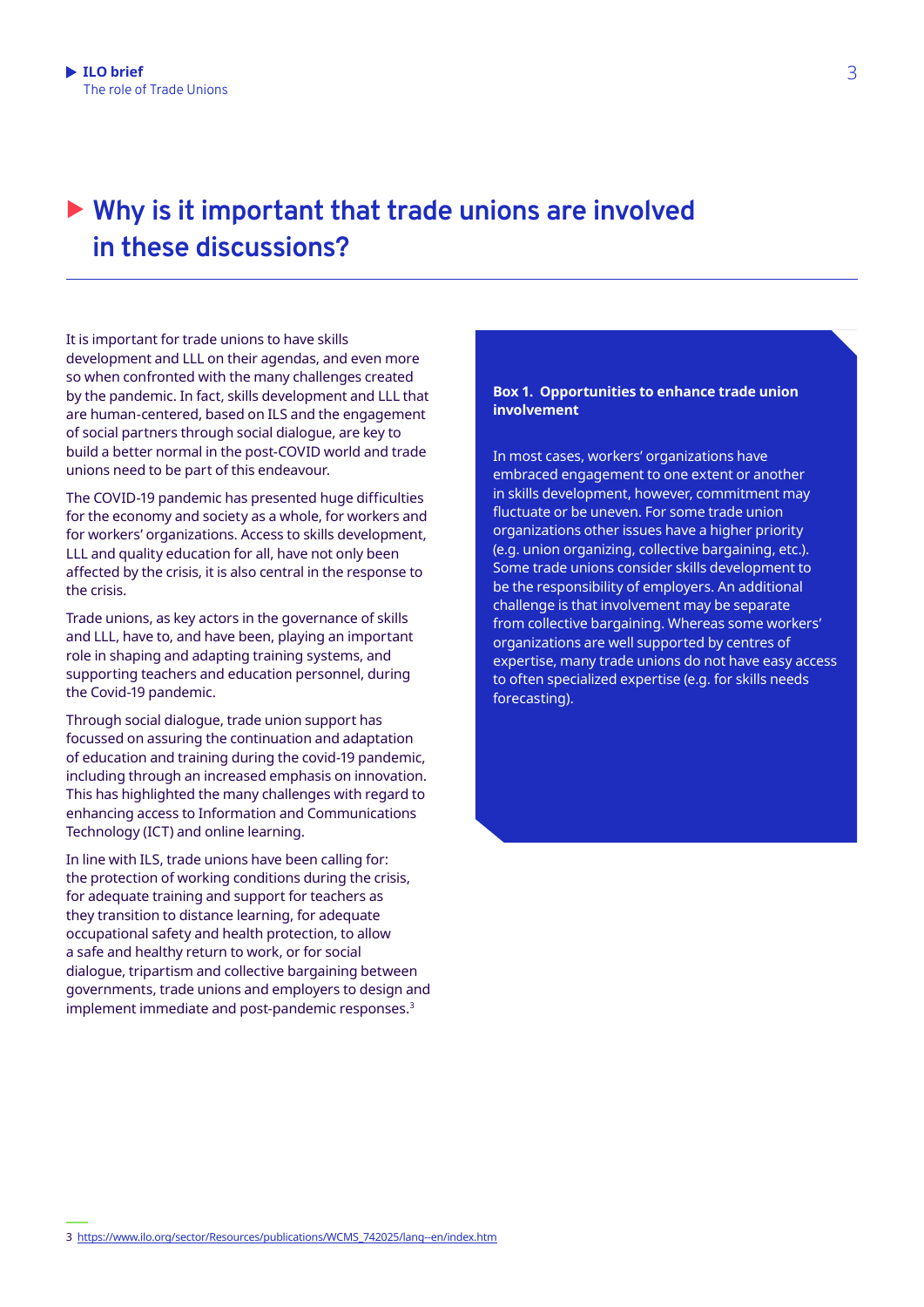# ▶ The ILO's General Discussion for Skills and Lifelong Learning **(2021) and the Standard-setting on Apprenticeships (2022-23)**

Skills and LLL are on the agenda of the next International Labour Conferences. A General Discussion on Skills and LLL will take place at the 2021 ILC, and discussions on Standard-setting on Apprenticeships will take place at the 2022 and 2023 ILCs.

- $\blacktriangleright$  The General Discussion on "Skills and LLL" at the 109th Session of the ILC (2021) aims at providing guidance on the ILO's strategy to ensure that skills and LLL systems and policies are future-ready to address challenges and seize opportunities for a fair, inclusive and secure future of work. Its conclusions will guide future work of the Office.
- $\triangleright$  C140, C142 or R195 address the issue of skills development and LLL in the broader context of human resources development; these instruments do not, however, explicitly address apprenticeships and other forms of work based learning (such as internships). Consequently, the ILO's Standards Review Mechanism Tripartite Working Group concluded that there was a normative gap on the issue of apprenticeships and the Governing Body of the ILO requested the Office to place a standardsetting item related to apprenticeships on the agenda of the ILC. As part of this process, the ILO has published a White Report - A framework for quality apprenticeships in 2019.

#### ▶ What is the role of social dialogue and collective bargaining?

The ILO has advocated for the involvement of social partners in the development of vocational guidance and training and has spelt out in great detail the ways in which both employers' and workers' organizations can engage in formulating, applying and reviewing national human resources development, education training and LLL policies.

R195 provides guidance on social partner involvement in different areas ranging from defining skills strategies at different levels (national, regional, local, sectoral and enterprise levels); aligning policies which are consistent with economic, fiscal and social policies; assuring inclusiveness and access for all; identifying skills' needs; recognizing and certifying skills; to assessing labour market needs.<sup>4</sup>

#### **Box 2. Successful experiences of TU engagement in skills and LLL**

Many successful experiences exist of workers' organizations that are engaged in a variety of different activities at international, national, sectoral and enterprise levels to support policy design, implementation and follow-up, by means of contributing to national skills strategies, negotiating collective agreements at the sectoral or enterprise levels, by participating in sectoral skills bodies or through company level work councils or learning representatives.

There are many examples where trade unions worldwide participate in skills anticipation; in the development of training standards, curricula, training programmes and assessment procedures; in the negotiation of pay rates, paid time off and entitlement for training; in supporting links with local training providers, including trade unions training centers; or in supporting recruitment of workers for training.<sup>5</sup>

4 See box 1: https://www.ilo.org/skills/areas/skills-policies-and-systems/WCMS\_714830/lang--en/index.htm

**1.**

<sup>5</sup> See p. 5-13 of https://www.ilo.org/skills/areas/skills-policies-and-systems/WCMS\_714830/lang--en/index.htm